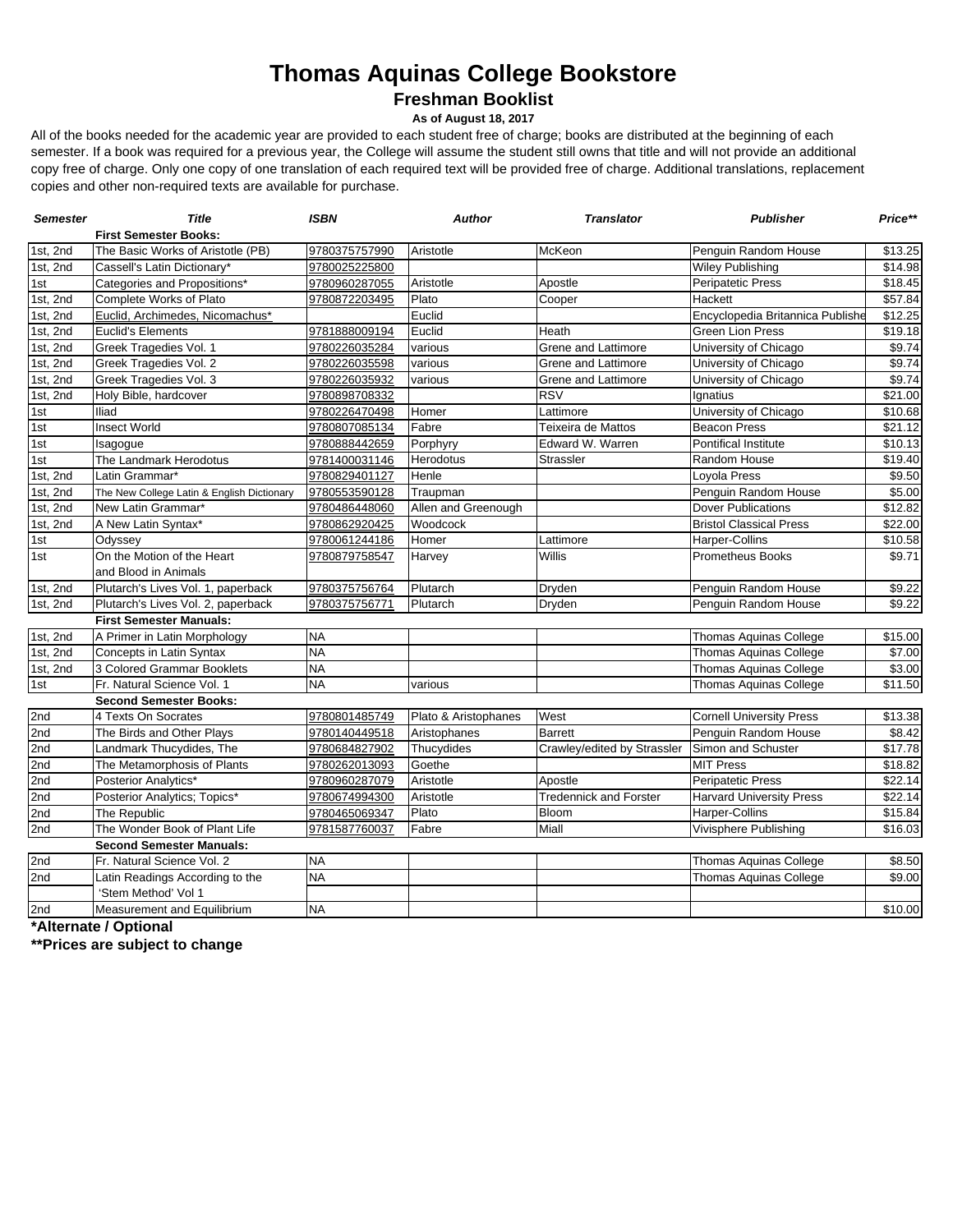# **Thomas Aquinas College Bookstore**

**Sophomore Booklist**

**As of August 18, 2017**

All of the books needed for the academic year are provided to each student free of charge; books are distributed at the beginning of each semester. If a book was required for a previous year, the College will assume the student still owns that title and will not provide an additional copy free of charge. Only one copy of one translation of each required text will be provided free of charge. Additional translations, replacement copies and other non-required texts are available for purchase.

| <b>Semester</b> | <b>Title</b>                        | <b>ISBN</b>   | <b>Author</b>   | <b>Translator</b> | <b>Publisher</b>                   | Price**             |  |  |
|-----------------|-------------------------------------|---------------|-----------------|-------------------|------------------------------------|---------------------|--|--|
|                 | <b>First Semester Books:</b>        |               |                 |                   |                                    |                     |  |  |
| 1st             | Aeneid                              | 9780679729525 | Virgil          | Fitzgerald        | Penguin Random House               | \$9.07              |  |  |
| 1st             | Annals of Imperial Rome, The        | 9780140440607 | <b>Tacitus</b>  | Grant             | Penguin Random House               | \$11.66             |  |  |
| 1st, 2nd        | Cassell's Latin-English Dictionary* | 9780025225800 |                 |                   | <b>IDG Books Worldwide</b>         | $\overline{$14.98}$ |  |  |
| 1st, 2nd        | The City of God: Books 1-10 (s)     | 9781565484559 | St. Augustine   | <b>Babcock</b>    | <b>New City Press</b>              | \$22.98             |  |  |
| 1st, 2nd        | The City of God: Books 11-22 (s)    | 9781565484818 | St. Augustine   | <b>Babcock</b>    | <b>New City Press</b>              | \$30.18             |  |  |
| 1st, 2nd        | The City of God: Books 1-10 (h)*    | 9781565484542 | St. Augustine   | <b>Babcock</b>    | <b>New City Press</b>              | \$35.00             |  |  |
| 1st, 2nd        | The City of God: Books 11-22 (h)*   | 9781565484795 | St. Augustine   | <b>Babcock</b>    | <b>New City Press</b>              | \$42.00             |  |  |
| 1st             | Confessions of St. Augustine        | 9780199537822 | St. Augustine   | Chadwick          | <b>Oxford University Press</b>     | \$5.74              |  |  |
| 1st             | <b>Elements of Chemistry</b>        | 9780486646244 | Lavoisier       | Kerr              | Dover Publications Inc             | \$11.98             |  |  |
| 1st             | Handbook (Encheiridion), The        | 9780915145690 | Epictetus       | White             | <b>Hackett Publishing Company</b>  | \$8.53              |  |  |
| 1st             | On Christian Doctrine               | 9780024021502 | St. Augustine   | Robertson         | MacMillan Publishing Co            | \$23.59             |  |  |
| 1st             | On Duties                           | 9780521348355 | Cicero          | <b>Atkins</b>     | <b>Cambridge University Press</b>  | \$28.80             |  |  |
| 1st             | On the Incarnation                  | 9780881414271 | St. Athanasius  | Behr              | St. Vladimir's Seminary Press      | \$12.00             |  |  |
| 1st             | On the Nature of Things             | 9780801850554 | Lucretius       | Esolen            | Johns Hopkins University Press     | \$33.60             |  |  |
| 1st             | Physics, or Natural Hearing (h)*    | 9781587316289 | Aristotle       | Coughlin          | St. Augustine                      | \$29.64             |  |  |
| 1st             | Physics, or Natural Hearing (p)     | 9781587316296 | Aristotle       | Coughlin          | St. Augustine                      | \$14.10             |  |  |
| 1st             | Ptolemy, Copernicus, and Kepler     | <b>NA</b>     | various         |                   | Encyclopedia Britannica Publishers | \$10.00             |  |  |
| 1st             | Rise of Rome, The                   | 9780199540044 | Livy            | Luce              | <b>Oxford University Press</b>     | \$10.86             |  |  |
| 1st             | <b>Studies in Words</b>             | 9781107688650 | C.S. Lewis      |                   | <b>Cambridge University Press</b>  | \$14.40             |  |  |
| 1st             | Selected Writings on Grace and      | 9781565483729 | St. Augustine   | <b>Teske</b>      | <b>New City Press</b>              | \$30.18             |  |  |
|                 | Pelagiansim                         |               |                 |                   |                                    |                     |  |  |
|                 | <b>First Semester Manuals:</b>      |               |                 |                   |                                    |                     |  |  |
| 1st             | Latin Readings According to the     | <b>NA</b>     | various         |                   | Thomas Aquinas College             | $\overline{$}11.00$ |  |  |
|                 | 'Stem Method' Vol 2                 |               |                 |                   |                                    |                     |  |  |
| 1st, 2nd        | Introduction to Atomic Theory       | <b>NA</b>     | various         |                   | <b>Thomas Aquinas College</b>      | \$13.50             |  |  |
| 1st             | Ptolemy, Copernicus, and Kepler     | <b>NA</b>     | various         |                   | <b>Thomas Aquinas College</b>      | \$6.50              |  |  |
| $1st$ , 2nd     | Sophomore Readings                  | <b>NA</b>     | various         |                   | Thomas Aquinas College             | \$7.50              |  |  |
|                 | <b>Second Semester Books:</b>       |               |                 |                   |                                    |                     |  |  |
| 2nd             | <b>Canterbury Tales</b>             | 9780140424386 | Chaucer         |                   | Charles E. Tuttle                  | \$7.13              |  |  |
| 2nd             | Consolation of Philosophy           | 9780486421636 | <b>Boethius</b> | Green             | Dover Publications Inc             | \$5.38              |  |  |
| 2nd             | Divine Comedy (I Volume)            | 9780142437544 | Dante           | Musa              | Penguin Random House               | \$14.26             |  |  |
| 2nd             | <b>Faerie Queene</b>                | 9780872208070 | Spenser         |                   | <b>Hackett Publishing Company</b>  | \$13.08             |  |  |
| 2nd             | Inferno*                            | 9780812970067 | Dante           | Esolen            | Penguin Random House               | \$8.06              |  |  |
| 2nd             | On Conic Sections (Books 1-4)       | 9781888009415 | Apollonius      | Taliaferro        | <b>Green Lion Press</b>            | \$16.73             |  |  |
| 2nd             | Paradise*                           | 9780812977264 | Dante           | Esolen            | Penguin Random House               | \$8.64              |  |  |
| 2nd             | Proslogion                          | 9780268016975 | St. Anselm      | Charlesworth      | University of Notre Dame           | \$29.83             |  |  |
| 2nd             | Purgatory*                          | 9780812971255 | Dante           | Esolen            | Penguin Random House               | \$9.22              |  |  |
| 2 <sub>nd</sub> | Saint John of Damascus; Writings    | 9781470149246 | St. John        | Chase             | CreateSpace                        | $\overline{$}22.76$ |  |  |
| 2nd             | Astronomia Nova                     | 9781888009477 | Kepler          | Donahue           | Green Lion                         | \$32.22             |  |  |
| 2nd             | Sir Gawain and the Green Knight     | 9780393930252 | unknown         | Borroff           | W. W. Norton & Company             | \$18.55             |  |  |
|                 | <b>Second Semester Manuals:</b>     |               |                 |                   |                                    |                     |  |  |
| 2nd             | De Anima                            | <b>NA</b>     | Aristotle       | Coughlin          | <b>Thomas Aquinas College</b>      | \$5.50              |  |  |
| 2nd             | Latin Readings According to the     | <b>NA</b>     | Various         |                   | <b>Thomas Aquinas College</b>      | \$8.50              |  |  |
|                 | 'Stem Method' Vol 3                 |               |                 |                   |                                    |                     |  |  |
| 2nd             | Sophomore Math Vol. II              | <b>NA</b>     | Kepler          | Donahue           | <b>Thomas Aquinas College</b>      | \$3.50              |  |  |

**\*Alternate / Optional**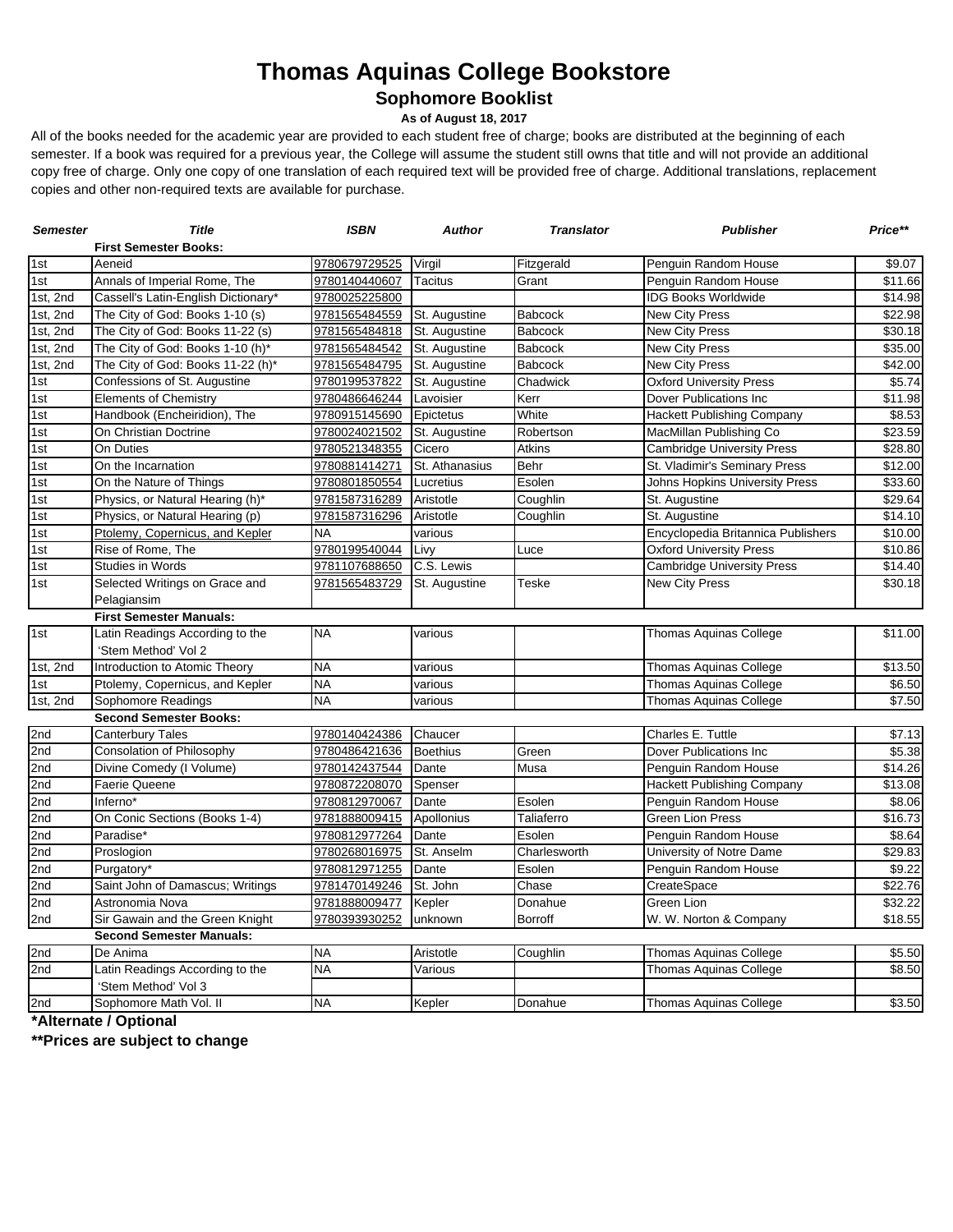### **Thomas Aquinas College Bookstore Junior Booklist**

#### **As of August 18, 2017**

All of the books needed for the academic year are provided to each student free of charge; books are distributed at the beginning of each semester. If a book was required for a previous year, the College will assume the student still owns that title and will not provide an additional copy free of charge. Only one copy of one translation of each required text will be provided free of charge. Additional translations, replacement copies and other non-required texts are available for purchase.

| <b>First Semester Books:</b><br>1st, 2nd<br>The Basic Works of Aristotle (PB)<br>McKeon<br>9780375757990<br>Aristotle<br>Penguin Random House<br>1st<br>Discourse on Method & Related Writings<br>Clarke<br>Penguin Random House<br>\$7.13<br>9780140446999<br>Descartes<br>1st<br>9780226500362<br>Mansfield and Tarcov<br>University of Chicago Press<br>\$17.30<br>Discourses on Livy<br>Machiavelli<br>1st<br>Don Quixote<br>9780142437230<br>Penguin Random House<br>\$11.02<br>Cervantes<br>Cohen<br>1st<br>Cohen<br>Penguin Random House<br>$\overline{$}11.02$<br>Essays*<br>9780140178975<br>Montaigne<br>Smith and Latham<br>Dover Publications Inc<br>$\overline{$}7.78$<br>Geometry<br>9780486600680<br><b>Descartes</b><br>$\overline{1}$ st<br>$\overline{$}17.17$<br>Leviathan<br>9780872201774<br>Hobbes<br>Hackett Publishing Co<br>1st<br>Meditations and Other Metaphysical Writi 9780140447019<br>Clarke<br>Penguin Random House<br><b>Descartes</b><br>\$7.78<br>1st<br>Urbach and Gibson<br>Open Court Publishing Co<br>\$26.88<br>9780812692457<br>Novum Organum<br>Bacon<br>1st<br>Nicomachean Ethics*<br>Aristotle<br><b>Bartlett</b><br>University of Chicago Press<br>\$11.90<br>9780226026756<br>$\overline{1st}$<br>On Kingship<br>9780888442512<br>St. Thomas<br>Phelan<br>Pontifical Institute of Medieval Studies<br>\$12.05<br>1st<br>\$8.42<br>Pensees<br>9780140446456<br>Pascal<br>Krailsheimer<br>Penguin Random House<br>$\overline{1}$ st<br>Prince, The<br>Mansfield<br>University of Chicago Press<br>\$7.80<br>9780226500447<br>Machiavelli<br>1st<br><b>Theological-Political Treatise</b><br>Hackett Publishing Co<br>9780872206076<br>Spinoza<br>Shirley<br>1st, 2nd<br>Summa Theologiae Prima Pars, 1-49<br>9781623400064<br>Aquinas Institute<br>Aquinas Institute<br>\$33.00<br>Aquinas<br>1st<br><b>Two New Sciences</b><br>Galileo<br>Wall and Emerson Inc<br>\$23.81<br>9780921332503<br>Drake<br>Hamlet<br>\$5.83<br>9780143128540<br>Shakespeare<br>Penguin Random House<br>Henry IV Pt. 1<br>\$5.83<br>9780143130208<br>Shakespeare<br>Penguin Random House<br>Julius Caesar<br>9780143128601<br>Penguin Random House<br>\$5.83<br>Shakespeare<br>Penguin Random House<br>\$5.83<br>King Lear<br>9780143128557<br>Shakespeare<br>Macbeth<br>9780143128564<br>Penguin Random House<br>\$5.83<br>Shakespeare<br>$\overline{1st}$<br>Othello<br>Penguin Random House<br>\$5.83<br>9780143128618<br>Shakespeare<br>1st<br><b>Richard II</b><br>9780143130215<br>Shakespeare<br>Penguin Random House<br>\$5.83<br>1st<br>The Tempest<br>9780143128632<br>Penguin Random House<br>\$5.83<br>Shakespeare<br>1st<br><b>Twelfth Night</b><br>Penguin Random House<br>9780143128595<br>Shakespeare<br>\$4.50<br><b>First Semester Manuals:</b><br>1st<br><b>Junior Natural Science</b><br><b>NA</b><br>\$5.50<br>Thomas Aquinas College<br>various<br><b>NA</b><br>Thomas Aquinas College<br>\$9.50<br>Junior Readings<br>various<br>$\overline{1}$ st<br><b>NA</b><br>Math Readings Vol 1<br>Thomas Aquinas College<br>\$7.00<br><b>Viete/Descartes</b><br><b>NA</b><br>On the Measurement of tones<br>Thomas Aquinas College<br>\$7.00<br>Kalkavage<br><b>NA</b><br>Thomas Aquinas College<br>\$6.50<br>Newton<br>Richard<br>Principia (abridged)<br>1st, 2nd<br><b>NA</b><br>Tonality<br>Thomas Aquinas College<br>Gustin<br><b>NA</b><br>Sonata<br>Thomas Aquinas College<br>\$1.00<br>Mozart<br><b>Second Semester Books:</b><br>Cress<br>Hackett Publishing Co<br><b>Basic Political Writings</b><br>9781603846738<br>Rousseau<br>Cid/Cinna, The<br>Corneille<br>Cairncross<br>Penguin Random House<br>9780140443127<br>2nd<br>Critique of Pure Reason<br>Pluhar<br><b>Hackett Publishing Co</b><br>9780872202573<br>Kant<br>History of Decline and Fall of the<br>Gibbon<br>Penguin Random House<br>9780140437645<br>Roman Empire, The; Abridged<br>2nd<br>Garber and Ariew<br>9780872201323<br>Leibniz<br><b>Hackett Publishing Co</b><br>Discourse on Metaphysics<br>9780385096225<br>Locke, Berkeley, Hume<br>Penguin Random House<br>Empiricists<br>Federalist, The<br>9780375757860<br>Penguin Random House<br>Hamilton, Jay, Madison<br>Scigliano<br><b>Gulliver's Travels</b><br>9780486292731<br>Swift<br>Dover Publications Inc<br>2nd<br>Lincoln/Douglas Debates<br>9780486435435<br>Lincoln/Douglas<br>Dover Publications Inc<br>\$10.78<br>9780393924282<br>Milton<br>W.W. Norton & Co, Inc<br>\$23.64<br>Paradise Lost<br>Penguin Random House<br>\$9.72<br>Phedre<br>9780140445916<br>Racine<br>Rawlings<br><b>Politics</b><br>9780226921846<br>Aristotle<br>Carnes Lord<br>University of Chicago Press<br>\$11.40<br>Principia*<br>9780879759803<br><b>Prometheus Books</b><br>Newton<br>Motte<br>Second Treatise on Goverment<br>Hackett Publishing Co<br>9780915144860<br>Locke<br>Summa Theologiae Prima Sec, 71-114<br>9781623400095<br>Aquinas Institute<br>Aquinas<br>Aquinas Institute | <b>Semester</b> | <b>Title</b> | <b>ISBN</b> | Author | <b>Translator</b> | Publisher | Price** |
|-----------------------------------------------------------------------------------------------------------------------------------------------------------------------------------------------------------------------------------------------------------------------------------------------------------------------------------------------------------------------------------------------------------------------------------------------------------------------------------------------------------------------------------------------------------------------------------------------------------------------------------------------------------------------------------------------------------------------------------------------------------------------------------------------------------------------------------------------------------------------------------------------------------------------------------------------------------------------------------------------------------------------------------------------------------------------------------------------------------------------------------------------------------------------------------------------------------------------------------------------------------------------------------------------------------------------------------------------------------------------------------------------------------------------------------------------------------------------------------------------------------------------------------------------------------------------------------------------------------------------------------------------------------------------------------------------------------------------------------------------------------------------------------------------------------------------------------------------------------------------------------------------------------------------------------------------------------------------------------------------------------------------------------------------------------------------------------------------------------------------------------------------------------------------------------------------------------------------------------------------------------------------------------------------------------------------------------------------------------------------------------------------------------------------------------------------------------------------------------------------------------------------------------------------------------------------------------------------------------------------------------------------------------------------------------------------------------------------------------------------------------------------------------------------------------------------------------------------------------------------------------------------------------------------------------------------------------------------------------------------------------------------------------------------------------------------------------------------------------------------------------------------------------------------------------------------------------------------------------------------------------------------------------------------------------------------------------------------------------------------------------------------------------------------------------------------------------------------------------------------------------------------------------------------------------------------------------------------------------------------------------------------------------------------------------------------------------------------------------------------------------------------------------------------------------------------------------------------------------------------------------------------------------------------------------------------------------------------------------------------------------------------------------------------------------------------------------------------------------------------------------------------------------------------------------------------------------------------------------------------------------------------------------------------------------------------------------------------------------------------------------------------------------------------------------------------------------------------------------------------------------------------------------------------------------------------------------------------------------------------------------------------------------------------------------------------------------------------------------------------------------------------------------------------------------------------------------------------------------------------------------------------------------------------------------------------------------------|-----------------|--------------|-------------|--------|-------------------|-----------|---------|
|                                                                                                                                                                                                                                                                                                                                                                                                                                                                                                                                                                                                                                                                                                                                                                                                                                                                                                                                                                                                                                                                                                                                                                                                                                                                                                                                                                                                                                                                                                                                                                                                                                                                                                                                                                                                                                                                                                                                                                                                                                                                                                                                                                                                                                                                                                                                                                                                                                                                                                                                                                                                                                                                                                                                                                                                                                                                                                                                                                                                                                                                                                                                                                                                                                                                                                                                                                                                                                                                                                                                                                                                                                                                                                                                                                                                                                                                                                                                                                                                                                                                                                                                                                                                                                                                                                                                                                                                                                                                                                                                                                                                                                                                                                                                                                                                                                                                                                                                                                 |                 |              |             |        |                   |           |         |
|                                                                                                                                                                                                                                                                                                                                                                                                                                                                                                                                                                                                                                                                                                                                                                                                                                                                                                                                                                                                                                                                                                                                                                                                                                                                                                                                                                                                                                                                                                                                                                                                                                                                                                                                                                                                                                                                                                                                                                                                                                                                                                                                                                                                                                                                                                                                                                                                                                                                                                                                                                                                                                                                                                                                                                                                                                                                                                                                                                                                                                                                                                                                                                                                                                                                                                                                                                                                                                                                                                                                                                                                                                                                                                                                                                                                                                                                                                                                                                                                                                                                                                                                                                                                                                                                                                                                                                                                                                                                                                                                                                                                                                                                                                                                                                                                                                                                                                                                                                 |                 |              |             |        |                   |           | \$13.25 |
|                                                                                                                                                                                                                                                                                                                                                                                                                                                                                                                                                                                                                                                                                                                                                                                                                                                                                                                                                                                                                                                                                                                                                                                                                                                                                                                                                                                                                                                                                                                                                                                                                                                                                                                                                                                                                                                                                                                                                                                                                                                                                                                                                                                                                                                                                                                                                                                                                                                                                                                                                                                                                                                                                                                                                                                                                                                                                                                                                                                                                                                                                                                                                                                                                                                                                                                                                                                                                                                                                                                                                                                                                                                                                                                                                                                                                                                                                                                                                                                                                                                                                                                                                                                                                                                                                                                                                                                                                                                                                                                                                                                                                                                                                                                                                                                                                                                                                                                                                                 |                 |              |             |        |                   |           |         |
|                                                                                                                                                                                                                                                                                                                                                                                                                                                                                                                                                                                                                                                                                                                                                                                                                                                                                                                                                                                                                                                                                                                                                                                                                                                                                                                                                                                                                                                                                                                                                                                                                                                                                                                                                                                                                                                                                                                                                                                                                                                                                                                                                                                                                                                                                                                                                                                                                                                                                                                                                                                                                                                                                                                                                                                                                                                                                                                                                                                                                                                                                                                                                                                                                                                                                                                                                                                                                                                                                                                                                                                                                                                                                                                                                                                                                                                                                                                                                                                                                                                                                                                                                                                                                                                                                                                                                                                                                                                                                                                                                                                                                                                                                                                                                                                                                                                                                                                                                                 |                 |              |             |        |                   |           |         |
|                                                                                                                                                                                                                                                                                                                                                                                                                                                                                                                                                                                                                                                                                                                                                                                                                                                                                                                                                                                                                                                                                                                                                                                                                                                                                                                                                                                                                                                                                                                                                                                                                                                                                                                                                                                                                                                                                                                                                                                                                                                                                                                                                                                                                                                                                                                                                                                                                                                                                                                                                                                                                                                                                                                                                                                                                                                                                                                                                                                                                                                                                                                                                                                                                                                                                                                                                                                                                                                                                                                                                                                                                                                                                                                                                                                                                                                                                                                                                                                                                                                                                                                                                                                                                                                                                                                                                                                                                                                                                                                                                                                                                                                                                                                                                                                                                                                                                                                                                                 |                 |              |             |        |                   |           |         |
|                                                                                                                                                                                                                                                                                                                                                                                                                                                                                                                                                                                                                                                                                                                                                                                                                                                                                                                                                                                                                                                                                                                                                                                                                                                                                                                                                                                                                                                                                                                                                                                                                                                                                                                                                                                                                                                                                                                                                                                                                                                                                                                                                                                                                                                                                                                                                                                                                                                                                                                                                                                                                                                                                                                                                                                                                                                                                                                                                                                                                                                                                                                                                                                                                                                                                                                                                                                                                                                                                                                                                                                                                                                                                                                                                                                                                                                                                                                                                                                                                                                                                                                                                                                                                                                                                                                                                                                                                                                                                                                                                                                                                                                                                                                                                                                                                                                                                                                                                                 |                 |              |             |        |                   |           |         |
|                                                                                                                                                                                                                                                                                                                                                                                                                                                                                                                                                                                                                                                                                                                                                                                                                                                                                                                                                                                                                                                                                                                                                                                                                                                                                                                                                                                                                                                                                                                                                                                                                                                                                                                                                                                                                                                                                                                                                                                                                                                                                                                                                                                                                                                                                                                                                                                                                                                                                                                                                                                                                                                                                                                                                                                                                                                                                                                                                                                                                                                                                                                                                                                                                                                                                                                                                                                                                                                                                                                                                                                                                                                                                                                                                                                                                                                                                                                                                                                                                                                                                                                                                                                                                                                                                                                                                                                                                                                                                                                                                                                                                                                                                                                                                                                                                                                                                                                                                                 | ∣1st            |              |             |        |                   |           |         |
|                                                                                                                                                                                                                                                                                                                                                                                                                                                                                                                                                                                                                                                                                                                                                                                                                                                                                                                                                                                                                                                                                                                                                                                                                                                                                                                                                                                                                                                                                                                                                                                                                                                                                                                                                                                                                                                                                                                                                                                                                                                                                                                                                                                                                                                                                                                                                                                                                                                                                                                                                                                                                                                                                                                                                                                                                                                                                                                                                                                                                                                                                                                                                                                                                                                                                                                                                                                                                                                                                                                                                                                                                                                                                                                                                                                                                                                                                                                                                                                                                                                                                                                                                                                                                                                                                                                                                                                                                                                                                                                                                                                                                                                                                                                                                                                                                                                                                                                                                                 |                 |              |             |        |                   |           |         |
|                                                                                                                                                                                                                                                                                                                                                                                                                                                                                                                                                                                                                                                                                                                                                                                                                                                                                                                                                                                                                                                                                                                                                                                                                                                                                                                                                                                                                                                                                                                                                                                                                                                                                                                                                                                                                                                                                                                                                                                                                                                                                                                                                                                                                                                                                                                                                                                                                                                                                                                                                                                                                                                                                                                                                                                                                                                                                                                                                                                                                                                                                                                                                                                                                                                                                                                                                                                                                                                                                                                                                                                                                                                                                                                                                                                                                                                                                                                                                                                                                                                                                                                                                                                                                                                                                                                                                                                                                                                                                                                                                                                                                                                                                                                                                                                                                                                                                                                                                                 |                 |              |             |        |                   |           |         |
|                                                                                                                                                                                                                                                                                                                                                                                                                                                                                                                                                                                                                                                                                                                                                                                                                                                                                                                                                                                                                                                                                                                                                                                                                                                                                                                                                                                                                                                                                                                                                                                                                                                                                                                                                                                                                                                                                                                                                                                                                                                                                                                                                                                                                                                                                                                                                                                                                                                                                                                                                                                                                                                                                                                                                                                                                                                                                                                                                                                                                                                                                                                                                                                                                                                                                                                                                                                                                                                                                                                                                                                                                                                                                                                                                                                                                                                                                                                                                                                                                                                                                                                                                                                                                                                                                                                                                                                                                                                                                                                                                                                                                                                                                                                                                                                                                                                                                                                                                                 |                 |              |             |        |                   |           |         |
|                                                                                                                                                                                                                                                                                                                                                                                                                                                                                                                                                                                                                                                                                                                                                                                                                                                                                                                                                                                                                                                                                                                                                                                                                                                                                                                                                                                                                                                                                                                                                                                                                                                                                                                                                                                                                                                                                                                                                                                                                                                                                                                                                                                                                                                                                                                                                                                                                                                                                                                                                                                                                                                                                                                                                                                                                                                                                                                                                                                                                                                                                                                                                                                                                                                                                                                                                                                                                                                                                                                                                                                                                                                                                                                                                                                                                                                                                                                                                                                                                                                                                                                                                                                                                                                                                                                                                                                                                                                                                                                                                                                                                                                                                                                                                                                                                                                                                                                                                                 |                 |              |             |        |                   |           |         |
|                                                                                                                                                                                                                                                                                                                                                                                                                                                                                                                                                                                                                                                                                                                                                                                                                                                                                                                                                                                                                                                                                                                                                                                                                                                                                                                                                                                                                                                                                                                                                                                                                                                                                                                                                                                                                                                                                                                                                                                                                                                                                                                                                                                                                                                                                                                                                                                                                                                                                                                                                                                                                                                                                                                                                                                                                                                                                                                                                                                                                                                                                                                                                                                                                                                                                                                                                                                                                                                                                                                                                                                                                                                                                                                                                                                                                                                                                                                                                                                                                                                                                                                                                                                                                                                                                                                                                                                                                                                                                                                                                                                                                                                                                                                                                                                                                                                                                                                                                                 |                 |              |             |        |                   |           |         |
|                                                                                                                                                                                                                                                                                                                                                                                                                                                                                                                                                                                                                                                                                                                                                                                                                                                                                                                                                                                                                                                                                                                                                                                                                                                                                                                                                                                                                                                                                                                                                                                                                                                                                                                                                                                                                                                                                                                                                                                                                                                                                                                                                                                                                                                                                                                                                                                                                                                                                                                                                                                                                                                                                                                                                                                                                                                                                                                                                                                                                                                                                                                                                                                                                                                                                                                                                                                                                                                                                                                                                                                                                                                                                                                                                                                                                                                                                                                                                                                                                                                                                                                                                                                                                                                                                                                                                                                                                                                                                                                                                                                                                                                                                                                                                                                                                                                                                                                                                                 |                 |              |             |        |                   |           |         |
|                                                                                                                                                                                                                                                                                                                                                                                                                                                                                                                                                                                                                                                                                                                                                                                                                                                                                                                                                                                                                                                                                                                                                                                                                                                                                                                                                                                                                                                                                                                                                                                                                                                                                                                                                                                                                                                                                                                                                                                                                                                                                                                                                                                                                                                                                                                                                                                                                                                                                                                                                                                                                                                                                                                                                                                                                                                                                                                                                                                                                                                                                                                                                                                                                                                                                                                                                                                                                                                                                                                                                                                                                                                                                                                                                                                                                                                                                                                                                                                                                                                                                                                                                                                                                                                                                                                                                                                                                                                                                                                                                                                                                                                                                                                                                                                                                                                                                                                                                                 |                 |              |             |        |                   |           |         |
|                                                                                                                                                                                                                                                                                                                                                                                                                                                                                                                                                                                                                                                                                                                                                                                                                                                                                                                                                                                                                                                                                                                                                                                                                                                                                                                                                                                                                                                                                                                                                                                                                                                                                                                                                                                                                                                                                                                                                                                                                                                                                                                                                                                                                                                                                                                                                                                                                                                                                                                                                                                                                                                                                                                                                                                                                                                                                                                                                                                                                                                                                                                                                                                                                                                                                                                                                                                                                                                                                                                                                                                                                                                                                                                                                                                                                                                                                                                                                                                                                                                                                                                                                                                                                                                                                                                                                                                                                                                                                                                                                                                                                                                                                                                                                                                                                                                                                                                                                                 |                 |              |             |        |                   |           | \$18.13 |
|                                                                                                                                                                                                                                                                                                                                                                                                                                                                                                                                                                                                                                                                                                                                                                                                                                                                                                                                                                                                                                                                                                                                                                                                                                                                                                                                                                                                                                                                                                                                                                                                                                                                                                                                                                                                                                                                                                                                                                                                                                                                                                                                                                                                                                                                                                                                                                                                                                                                                                                                                                                                                                                                                                                                                                                                                                                                                                                                                                                                                                                                                                                                                                                                                                                                                                                                                                                                                                                                                                                                                                                                                                                                                                                                                                                                                                                                                                                                                                                                                                                                                                                                                                                                                                                                                                                                                                                                                                                                                                                                                                                                                                                                                                                                                                                                                                                                                                                                                                 |                 |              |             |        |                   |           |         |
|                                                                                                                                                                                                                                                                                                                                                                                                                                                                                                                                                                                                                                                                                                                                                                                                                                                                                                                                                                                                                                                                                                                                                                                                                                                                                                                                                                                                                                                                                                                                                                                                                                                                                                                                                                                                                                                                                                                                                                                                                                                                                                                                                                                                                                                                                                                                                                                                                                                                                                                                                                                                                                                                                                                                                                                                                                                                                                                                                                                                                                                                                                                                                                                                                                                                                                                                                                                                                                                                                                                                                                                                                                                                                                                                                                                                                                                                                                                                                                                                                                                                                                                                                                                                                                                                                                                                                                                                                                                                                                                                                                                                                                                                                                                                                                                                                                                                                                                                                                 |                 |              |             |        |                   |           |         |
|                                                                                                                                                                                                                                                                                                                                                                                                                                                                                                                                                                                                                                                                                                                                                                                                                                                                                                                                                                                                                                                                                                                                                                                                                                                                                                                                                                                                                                                                                                                                                                                                                                                                                                                                                                                                                                                                                                                                                                                                                                                                                                                                                                                                                                                                                                                                                                                                                                                                                                                                                                                                                                                                                                                                                                                                                                                                                                                                                                                                                                                                                                                                                                                                                                                                                                                                                                                                                                                                                                                                                                                                                                                                                                                                                                                                                                                                                                                                                                                                                                                                                                                                                                                                                                                                                                                                                                                                                                                                                                                                                                                                                                                                                                                                                                                                                                                                                                                                                                 | 1st             |              |             |        |                   |           |         |
|                                                                                                                                                                                                                                                                                                                                                                                                                                                                                                                                                                                                                                                                                                                                                                                                                                                                                                                                                                                                                                                                                                                                                                                                                                                                                                                                                                                                                                                                                                                                                                                                                                                                                                                                                                                                                                                                                                                                                                                                                                                                                                                                                                                                                                                                                                                                                                                                                                                                                                                                                                                                                                                                                                                                                                                                                                                                                                                                                                                                                                                                                                                                                                                                                                                                                                                                                                                                                                                                                                                                                                                                                                                                                                                                                                                                                                                                                                                                                                                                                                                                                                                                                                                                                                                                                                                                                                                                                                                                                                                                                                                                                                                                                                                                                                                                                                                                                                                                                                 | 1st             |              |             |        |                   |           |         |
|                                                                                                                                                                                                                                                                                                                                                                                                                                                                                                                                                                                                                                                                                                                                                                                                                                                                                                                                                                                                                                                                                                                                                                                                                                                                                                                                                                                                                                                                                                                                                                                                                                                                                                                                                                                                                                                                                                                                                                                                                                                                                                                                                                                                                                                                                                                                                                                                                                                                                                                                                                                                                                                                                                                                                                                                                                                                                                                                                                                                                                                                                                                                                                                                                                                                                                                                                                                                                                                                                                                                                                                                                                                                                                                                                                                                                                                                                                                                                                                                                                                                                                                                                                                                                                                                                                                                                                                                                                                                                                                                                                                                                                                                                                                                                                                                                                                                                                                                                                 | 1st             |              |             |        |                   |           |         |
|                                                                                                                                                                                                                                                                                                                                                                                                                                                                                                                                                                                                                                                                                                                                                                                                                                                                                                                                                                                                                                                                                                                                                                                                                                                                                                                                                                                                                                                                                                                                                                                                                                                                                                                                                                                                                                                                                                                                                                                                                                                                                                                                                                                                                                                                                                                                                                                                                                                                                                                                                                                                                                                                                                                                                                                                                                                                                                                                                                                                                                                                                                                                                                                                                                                                                                                                                                                                                                                                                                                                                                                                                                                                                                                                                                                                                                                                                                                                                                                                                                                                                                                                                                                                                                                                                                                                                                                                                                                                                                                                                                                                                                                                                                                                                                                                                                                                                                                                                                 | 1st             |              |             |        |                   |           |         |
|                                                                                                                                                                                                                                                                                                                                                                                                                                                                                                                                                                                                                                                                                                                                                                                                                                                                                                                                                                                                                                                                                                                                                                                                                                                                                                                                                                                                                                                                                                                                                                                                                                                                                                                                                                                                                                                                                                                                                                                                                                                                                                                                                                                                                                                                                                                                                                                                                                                                                                                                                                                                                                                                                                                                                                                                                                                                                                                                                                                                                                                                                                                                                                                                                                                                                                                                                                                                                                                                                                                                                                                                                                                                                                                                                                                                                                                                                                                                                                                                                                                                                                                                                                                                                                                                                                                                                                                                                                                                                                                                                                                                                                                                                                                                                                                                                                                                                                                                                                 | 1st             |              |             |        |                   |           |         |
|                                                                                                                                                                                                                                                                                                                                                                                                                                                                                                                                                                                                                                                                                                                                                                                                                                                                                                                                                                                                                                                                                                                                                                                                                                                                                                                                                                                                                                                                                                                                                                                                                                                                                                                                                                                                                                                                                                                                                                                                                                                                                                                                                                                                                                                                                                                                                                                                                                                                                                                                                                                                                                                                                                                                                                                                                                                                                                                                                                                                                                                                                                                                                                                                                                                                                                                                                                                                                                                                                                                                                                                                                                                                                                                                                                                                                                                                                                                                                                                                                                                                                                                                                                                                                                                                                                                                                                                                                                                                                                                                                                                                                                                                                                                                                                                                                                                                                                                                                                 |                 |              |             |        |                   |           |         |
|                                                                                                                                                                                                                                                                                                                                                                                                                                                                                                                                                                                                                                                                                                                                                                                                                                                                                                                                                                                                                                                                                                                                                                                                                                                                                                                                                                                                                                                                                                                                                                                                                                                                                                                                                                                                                                                                                                                                                                                                                                                                                                                                                                                                                                                                                                                                                                                                                                                                                                                                                                                                                                                                                                                                                                                                                                                                                                                                                                                                                                                                                                                                                                                                                                                                                                                                                                                                                                                                                                                                                                                                                                                                                                                                                                                                                                                                                                                                                                                                                                                                                                                                                                                                                                                                                                                                                                                                                                                                                                                                                                                                                                                                                                                                                                                                                                                                                                                                                                 |                 |              |             |        |                   |           |         |
|                                                                                                                                                                                                                                                                                                                                                                                                                                                                                                                                                                                                                                                                                                                                                                                                                                                                                                                                                                                                                                                                                                                                                                                                                                                                                                                                                                                                                                                                                                                                                                                                                                                                                                                                                                                                                                                                                                                                                                                                                                                                                                                                                                                                                                                                                                                                                                                                                                                                                                                                                                                                                                                                                                                                                                                                                                                                                                                                                                                                                                                                                                                                                                                                                                                                                                                                                                                                                                                                                                                                                                                                                                                                                                                                                                                                                                                                                                                                                                                                                                                                                                                                                                                                                                                                                                                                                                                                                                                                                                                                                                                                                                                                                                                                                                                                                                                                                                                                                                 |                 |              |             |        |                   |           |         |
|                                                                                                                                                                                                                                                                                                                                                                                                                                                                                                                                                                                                                                                                                                                                                                                                                                                                                                                                                                                                                                                                                                                                                                                                                                                                                                                                                                                                                                                                                                                                                                                                                                                                                                                                                                                                                                                                                                                                                                                                                                                                                                                                                                                                                                                                                                                                                                                                                                                                                                                                                                                                                                                                                                                                                                                                                                                                                                                                                                                                                                                                                                                                                                                                                                                                                                                                                                                                                                                                                                                                                                                                                                                                                                                                                                                                                                                                                                                                                                                                                                                                                                                                                                                                                                                                                                                                                                                                                                                                                                                                                                                                                                                                                                                                                                                                                                                                                                                                                                 |                 |              |             |        |                   |           |         |
|                                                                                                                                                                                                                                                                                                                                                                                                                                                                                                                                                                                                                                                                                                                                                                                                                                                                                                                                                                                                                                                                                                                                                                                                                                                                                                                                                                                                                                                                                                                                                                                                                                                                                                                                                                                                                                                                                                                                                                                                                                                                                                                                                                                                                                                                                                                                                                                                                                                                                                                                                                                                                                                                                                                                                                                                                                                                                                                                                                                                                                                                                                                                                                                                                                                                                                                                                                                                                                                                                                                                                                                                                                                                                                                                                                                                                                                                                                                                                                                                                                                                                                                                                                                                                                                                                                                                                                                                                                                                                                                                                                                                                                                                                                                                                                                                                                                                                                                                                                 |                 |              |             |        |                   |           |         |
|                                                                                                                                                                                                                                                                                                                                                                                                                                                                                                                                                                                                                                                                                                                                                                                                                                                                                                                                                                                                                                                                                                                                                                                                                                                                                                                                                                                                                                                                                                                                                                                                                                                                                                                                                                                                                                                                                                                                                                                                                                                                                                                                                                                                                                                                                                                                                                                                                                                                                                                                                                                                                                                                                                                                                                                                                                                                                                                                                                                                                                                                                                                                                                                                                                                                                                                                                                                                                                                                                                                                                                                                                                                                                                                                                                                                                                                                                                                                                                                                                                                                                                                                                                                                                                                                                                                                                                                                                                                                                                                                                                                                                                                                                                                                                                                                                                                                                                                                                                 |                 |              |             |        |                   |           |         |
|                                                                                                                                                                                                                                                                                                                                                                                                                                                                                                                                                                                                                                                                                                                                                                                                                                                                                                                                                                                                                                                                                                                                                                                                                                                                                                                                                                                                                                                                                                                                                                                                                                                                                                                                                                                                                                                                                                                                                                                                                                                                                                                                                                                                                                                                                                                                                                                                                                                                                                                                                                                                                                                                                                                                                                                                                                                                                                                                                                                                                                                                                                                                                                                                                                                                                                                                                                                                                                                                                                                                                                                                                                                                                                                                                                                                                                                                                                                                                                                                                                                                                                                                                                                                                                                                                                                                                                                                                                                                                                                                                                                                                                                                                                                                                                                                                                                                                                                                                                 | 1st             |              |             |        |                   |           |         |
|                                                                                                                                                                                                                                                                                                                                                                                                                                                                                                                                                                                                                                                                                                                                                                                                                                                                                                                                                                                                                                                                                                                                                                                                                                                                                                                                                                                                                                                                                                                                                                                                                                                                                                                                                                                                                                                                                                                                                                                                                                                                                                                                                                                                                                                                                                                                                                                                                                                                                                                                                                                                                                                                                                                                                                                                                                                                                                                                                                                                                                                                                                                                                                                                                                                                                                                                                                                                                                                                                                                                                                                                                                                                                                                                                                                                                                                                                                                                                                                                                                                                                                                                                                                                                                                                                                                                                                                                                                                                                                                                                                                                                                                                                                                                                                                                                                                                                                                                                                 |                 |              |             |        |                   |           |         |
|                                                                                                                                                                                                                                                                                                                                                                                                                                                                                                                                                                                                                                                                                                                                                                                                                                                                                                                                                                                                                                                                                                                                                                                                                                                                                                                                                                                                                                                                                                                                                                                                                                                                                                                                                                                                                                                                                                                                                                                                                                                                                                                                                                                                                                                                                                                                                                                                                                                                                                                                                                                                                                                                                                                                                                                                                                                                                                                                                                                                                                                                                                                                                                                                                                                                                                                                                                                                                                                                                                                                                                                                                                                                                                                                                                                                                                                                                                                                                                                                                                                                                                                                                                                                                                                                                                                                                                                                                                                                                                                                                                                                                                                                                                                                                                                                                                                                                                                                                                 | 1st             |              |             |        |                   |           |         |
|                                                                                                                                                                                                                                                                                                                                                                                                                                                                                                                                                                                                                                                                                                                                                                                                                                                                                                                                                                                                                                                                                                                                                                                                                                                                                                                                                                                                                                                                                                                                                                                                                                                                                                                                                                                                                                                                                                                                                                                                                                                                                                                                                                                                                                                                                                                                                                                                                                                                                                                                                                                                                                                                                                                                                                                                                                                                                                                                                                                                                                                                                                                                                                                                                                                                                                                                                                                                                                                                                                                                                                                                                                                                                                                                                                                                                                                                                                                                                                                                                                                                                                                                                                                                                                                                                                                                                                                                                                                                                                                                                                                                                                                                                                                                                                                                                                                                                                                                                                 | 2nd             |              |             |        |                   |           |         |
|                                                                                                                                                                                                                                                                                                                                                                                                                                                                                                                                                                                                                                                                                                                                                                                                                                                                                                                                                                                                                                                                                                                                                                                                                                                                                                                                                                                                                                                                                                                                                                                                                                                                                                                                                                                                                                                                                                                                                                                                                                                                                                                                                                                                                                                                                                                                                                                                                                                                                                                                                                                                                                                                                                                                                                                                                                                                                                                                                                                                                                                                                                                                                                                                                                                                                                                                                                                                                                                                                                                                                                                                                                                                                                                                                                                                                                                                                                                                                                                                                                                                                                                                                                                                                                                                                                                                                                                                                                                                                                                                                                                                                                                                                                                                                                                                                                                                                                                                                                 |                 |              |             |        |                   |           | \$5.50  |
|                                                                                                                                                                                                                                                                                                                                                                                                                                                                                                                                                                                                                                                                                                                                                                                                                                                                                                                                                                                                                                                                                                                                                                                                                                                                                                                                                                                                                                                                                                                                                                                                                                                                                                                                                                                                                                                                                                                                                                                                                                                                                                                                                                                                                                                                                                                                                                                                                                                                                                                                                                                                                                                                                                                                                                                                                                                                                                                                                                                                                                                                                                                                                                                                                                                                                                                                                                                                                                                                                                                                                                                                                                                                                                                                                                                                                                                                                                                                                                                                                                                                                                                                                                                                                                                                                                                                                                                                                                                                                                                                                                                                                                                                                                                                                                                                                                                                                                                                                                 | 1st, 2nd        |              |             |        |                   |           |         |
|                                                                                                                                                                                                                                                                                                                                                                                                                                                                                                                                                                                                                                                                                                                                                                                                                                                                                                                                                                                                                                                                                                                                                                                                                                                                                                                                                                                                                                                                                                                                                                                                                                                                                                                                                                                                                                                                                                                                                                                                                                                                                                                                                                                                                                                                                                                                                                                                                                                                                                                                                                                                                                                                                                                                                                                                                                                                                                                                                                                                                                                                                                                                                                                                                                                                                                                                                                                                                                                                                                                                                                                                                                                                                                                                                                                                                                                                                                                                                                                                                                                                                                                                                                                                                                                                                                                                                                                                                                                                                                                                                                                                                                                                                                                                                                                                                                                                                                                                                                 |                 |              |             |        |                   |           |         |
|                                                                                                                                                                                                                                                                                                                                                                                                                                                                                                                                                                                                                                                                                                                                                                                                                                                                                                                                                                                                                                                                                                                                                                                                                                                                                                                                                                                                                                                                                                                                                                                                                                                                                                                                                                                                                                                                                                                                                                                                                                                                                                                                                                                                                                                                                                                                                                                                                                                                                                                                                                                                                                                                                                                                                                                                                                                                                                                                                                                                                                                                                                                                                                                                                                                                                                                                                                                                                                                                                                                                                                                                                                                                                                                                                                                                                                                                                                                                                                                                                                                                                                                                                                                                                                                                                                                                                                                                                                                                                                                                                                                                                                                                                                                                                                                                                                                                                                                                                                 | 2nd             |              |             |        |                   |           | \$14.04 |
|                                                                                                                                                                                                                                                                                                                                                                                                                                                                                                                                                                                                                                                                                                                                                                                                                                                                                                                                                                                                                                                                                                                                                                                                                                                                                                                                                                                                                                                                                                                                                                                                                                                                                                                                                                                                                                                                                                                                                                                                                                                                                                                                                                                                                                                                                                                                                                                                                                                                                                                                                                                                                                                                                                                                                                                                                                                                                                                                                                                                                                                                                                                                                                                                                                                                                                                                                                                                                                                                                                                                                                                                                                                                                                                                                                                                                                                                                                                                                                                                                                                                                                                                                                                                                                                                                                                                                                                                                                                                                                                                                                                                                                                                                                                                                                                                                                                                                                                                                                 | 2nd             |              |             |        |                   |           | \$9.72  |
|                                                                                                                                                                                                                                                                                                                                                                                                                                                                                                                                                                                                                                                                                                                                                                                                                                                                                                                                                                                                                                                                                                                                                                                                                                                                                                                                                                                                                                                                                                                                                                                                                                                                                                                                                                                                                                                                                                                                                                                                                                                                                                                                                                                                                                                                                                                                                                                                                                                                                                                                                                                                                                                                                                                                                                                                                                                                                                                                                                                                                                                                                                                                                                                                                                                                                                                                                                                                                                                                                                                                                                                                                                                                                                                                                                                                                                                                                                                                                                                                                                                                                                                                                                                                                                                                                                                                                                                                                                                                                                                                                                                                                                                                                                                                                                                                                                                                                                                                                                 |                 |              |             |        |                   |           | \$33.98 |
|                                                                                                                                                                                                                                                                                                                                                                                                                                                                                                                                                                                                                                                                                                                                                                                                                                                                                                                                                                                                                                                                                                                                                                                                                                                                                                                                                                                                                                                                                                                                                                                                                                                                                                                                                                                                                                                                                                                                                                                                                                                                                                                                                                                                                                                                                                                                                                                                                                                                                                                                                                                                                                                                                                                                                                                                                                                                                                                                                                                                                                                                                                                                                                                                                                                                                                                                                                                                                                                                                                                                                                                                                                                                                                                                                                                                                                                                                                                                                                                                                                                                                                                                                                                                                                                                                                                                                                                                                                                                                                                                                                                                                                                                                                                                                                                                                                                                                                                                                                 | 2nd             |              |             |        |                   |           | \$11.66 |
|                                                                                                                                                                                                                                                                                                                                                                                                                                                                                                                                                                                                                                                                                                                                                                                                                                                                                                                                                                                                                                                                                                                                                                                                                                                                                                                                                                                                                                                                                                                                                                                                                                                                                                                                                                                                                                                                                                                                                                                                                                                                                                                                                                                                                                                                                                                                                                                                                                                                                                                                                                                                                                                                                                                                                                                                                                                                                                                                                                                                                                                                                                                                                                                                                                                                                                                                                                                                                                                                                                                                                                                                                                                                                                                                                                                                                                                                                                                                                                                                                                                                                                                                                                                                                                                                                                                                                                                                                                                                                                                                                                                                                                                                                                                                                                                                                                                                                                                                                                 |                 |              |             |        |                   |           |         |
|                                                                                                                                                                                                                                                                                                                                                                                                                                                                                                                                                                                                                                                                                                                                                                                                                                                                                                                                                                                                                                                                                                                                                                                                                                                                                                                                                                                                                                                                                                                                                                                                                                                                                                                                                                                                                                                                                                                                                                                                                                                                                                                                                                                                                                                                                                                                                                                                                                                                                                                                                                                                                                                                                                                                                                                                                                                                                                                                                                                                                                                                                                                                                                                                                                                                                                                                                                                                                                                                                                                                                                                                                                                                                                                                                                                                                                                                                                                                                                                                                                                                                                                                                                                                                                                                                                                                                                                                                                                                                                                                                                                                                                                                                                                                                                                                                                                                                                                                                                 |                 |              |             |        |                   |           | \$10.20 |
|                                                                                                                                                                                                                                                                                                                                                                                                                                                                                                                                                                                                                                                                                                                                                                                                                                                                                                                                                                                                                                                                                                                                                                                                                                                                                                                                                                                                                                                                                                                                                                                                                                                                                                                                                                                                                                                                                                                                                                                                                                                                                                                                                                                                                                                                                                                                                                                                                                                                                                                                                                                                                                                                                                                                                                                                                                                                                                                                                                                                                                                                                                                                                                                                                                                                                                                                                                                                                                                                                                                                                                                                                                                                                                                                                                                                                                                                                                                                                                                                                                                                                                                                                                                                                                                                                                                                                                                                                                                                                                                                                                                                                                                                                                                                                                                                                                                                                                                                                                 | 2nd             |              |             |        |                   |           | \$11.66 |
|                                                                                                                                                                                                                                                                                                                                                                                                                                                                                                                                                                                                                                                                                                                                                                                                                                                                                                                                                                                                                                                                                                                                                                                                                                                                                                                                                                                                                                                                                                                                                                                                                                                                                                                                                                                                                                                                                                                                                                                                                                                                                                                                                                                                                                                                                                                                                                                                                                                                                                                                                                                                                                                                                                                                                                                                                                                                                                                                                                                                                                                                                                                                                                                                                                                                                                                                                                                                                                                                                                                                                                                                                                                                                                                                                                                                                                                                                                                                                                                                                                                                                                                                                                                                                                                                                                                                                                                                                                                                                                                                                                                                                                                                                                                                                                                                                                                                                                                                                                 | 2nd             |              |             |        |                   |           | \$8.64  |
|                                                                                                                                                                                                                                                                                                                                                                                                                                                                                                                                                                                                                                                                                                                                                                                                                                                                                                                                                                                                                                                                                                                                                                                                                                                                                                                                                                                                                                                                                                                                                                                                                                                                                                                                                                                                                                                                                                                                                                                                                                                                                                                                                                                                                                                                                                                                                                                                                                                                                                                                                                                                                                                                                                                                                                                                                                                                                                                                                                                                                                                                                                                                                                                                                                                                                                                                                                                                                                                                                                                                                                                                                                                                                                                                                                                                                                                                                                                                                                                                                                                                                                                                                                                                                                                                                                                                                                                                                                                                                                                                                                                                                                                                                                                                                                                                                                                                                                                                                                 | 2nd             |              |             |        |                   |           | \$3.60  |
|                                                                                                                                                                                                                                                                                                                                                                                                                                                                                                                                                                                                                                                                                                                                                                                                                                                                                                                                                                                                                                                                                                                                                                                                                                                                                                                                                                                                                                                                                                                                                                                                                                                                                                                                                                                                                                                                                                                                                                                                                                                                                                                                                                                                                                                                                                                                                                                                                                                                                                                                                                                                                                                                                                                                                                                                                                                                                                                                                                                                                                                                                                                                                                                                                                                                                                                                                                                                                                                                                                                                                                                                                                                                                                                                                                                                                                                                                                                                                                                                                                                                                                                                                                                                                                                                                                                                                                                                                                                                                                                                                                                                                                                                                                                                                                                                                                                                                                                                                                 |                 |              |             |        |                   |           |         |
|                                                                                                                                                                                                                                                                                                                                                                                                                                                                                                                                                                                                                                                                                                                                                                                                                                                                                                                                                                                                                                                                                                                                                                                                                                                                                                                                                                                                                                                                                                                                                                                                                                                                                                                                                                                                                                                                                                                                                                                                                                                                                                                                                                                                                                                                                                                                                                                                                                                                                                                                                                                                                                                                                                                                                                                                                                                                                                                                                                                                                                                                                                                                                                                                                                                                                                                                                                                                                                                                                                                                                                                                                                                                                                                                                                                                                                                                                                                                                                                                                                                                                                                                                                                                                                                                                                                                                                                                                                                                                                                                                                                                                                                                                                                                                                                                                                                                                                                                                                 | 2nd             |              |             |        |                   |           |         |
|                                                                                                                                                                                                                                                                                                                                                                                                                                                                                                                                                                                                                                                                                                                                                                                                                                                                                                                                                                                                                                                                                                                                                                                                                                                                                                                                                                                                                                                                                                                                                                                                                                                                                                                                                                                                                                                                                                                                                                                                                                                                                                                                                                                                                                                                                                                                                                                                                                                                                                                                                                                                                                                                                                                                                                                                                                                                                                                                                                                                                                                                                                                                                                                                                                                                                                                                                                                                                                                                                                                                                                                                                                                                                                                                                                                                                                                                                                                                                                                                                                                                                                                                                                                                                                                                                                                                                                                                                                                                                                                                                                                                                                                                                                                                                                                                                                                                                                                                                                 | 2nd             |              |             |        |                   |           |         |
|                                                                                                                                                                                                                                                                                                                                                                                                                                                                                                                                                                                                                                                                                                                                                                                                                                                                                                                                                                                                                                                                                                                                                                                                                                                                                                                                                                                                                                                                                                                                                                                                                                                                                                                                                                                                                                                                                                                                                                                                                                                                                                                                                                                                                                                                                                                                                                                                                                                                                                                                                                                                                                                                                                                                                                                                                                                                                                                                                                                                                                                                                                                                                                                                                                                                                                                                                                                                                                                                                                                                                                                                                                                                                                                                                                                                                                                                                                                                                                                                                                                                                                                                                                                                                                                                                                                                                                                                                                                                                                                                                                                                                                                                                                                                                                                                                                                                                                                                                                 | 2nd             |              |             |        |                   |           |         |
|                                                                                                                                                                                                                                                                                                                                                                                                                                                                                                                                                                                                                                                                                                                                                                                                                                                                                                                                                                                                                                                                                                                                                                                                                                                                                                                                                                                                                                                                                                                                                                                                                                                                                                                                                                                                                                                                                                                                                                                                                                                                                                                                                                                                                                                                                                                                                                                                                                                                                                                                                                                                                                                                                                                                                                                                                                                                                                                                                                                                                                                                                                                                                                                                                                                                                                                                                                                                                                                                                                                                                                                                                                                                                                                                                                                                                                                                                                                                                                                                                                                                                                                                                                                                                                                                                                                                                                                                                                                                                                                                                                                                                                                                                                                                                                                                                                                                                                                                                                 | 2nd             |              |             |        |                   |           | \$11.47 |
|                                                                                                                                                                                                                                                                                                                                                                                                                                                                                                                                                                                                                                                                                                                                                                                                                                                                                                                                                                                                                                                                                                                                                                                                                                                                                                                                                                                                                                                                                                                                                                                                                                                                                                                                                                                                                                                                                                                                                                                                                                                                                                                                                                                                                                                                                                                                                                                                                                                                                                                                                                                                                                                                                                                                                                                                                                                                                                                                                                                                                                                                                                                                                                                                                                                                                                                                                                                                                                                                                                                                                                                                                                                                                                                                                                                                                                                                                                                                                                                                                                                                                                                                                                                                                                                                                                                                                                                                                                                                                                                                                                                                                                                                                                                                                                                                                                                                                                                                                                 | 2nd             |              |             |        |                   |           | \$9.72  |
|                                                                                                                                                                                                                                                                                                                                                                                                                                                                                                                                                                                                                                                                                                                                                                                                                                                                                                                                                                                                                                                                                                                                                                                                                                                                                                                                                                                                                                                                                                                                                                                                                                                                                                                                                                                                                                                                                                                                                                                                                                                                                                                                                                                                                                                                                                                                                                                                                                                                                                                                                                                                                                                                                                                                                                                                                                                                                                                                                                                                                                                                                                                                                                                                                                                                                                                                                                                                                                                                                                                                                                                                                                                                                                                                                                                                                                                                                                                                                                                                                                                                                                                                                                                                                                                                                                                                                                                                                                                                                                                                                                                                                                                                                                                                                                                                                                                                                                                                                                 | 2nd             |              |             |        |                   |           | \$27.80 |

#### **Second Semester Manuals:**

| 2nd     | ນ/ດ<br>านal<br>Math<br>Man<br>.<br>. UI. Z | INA | . .<br>'arıous |  | College<br>' homas<br>ıınas<br>Adul. | - UC. |  |
|---------|--------------------------------------------|-----|----------------|--|--------------------------------------|-------|--|
| .<br>__ |                                            |     |                |  |                                      |       |  |

**\*Alternate / Optional**